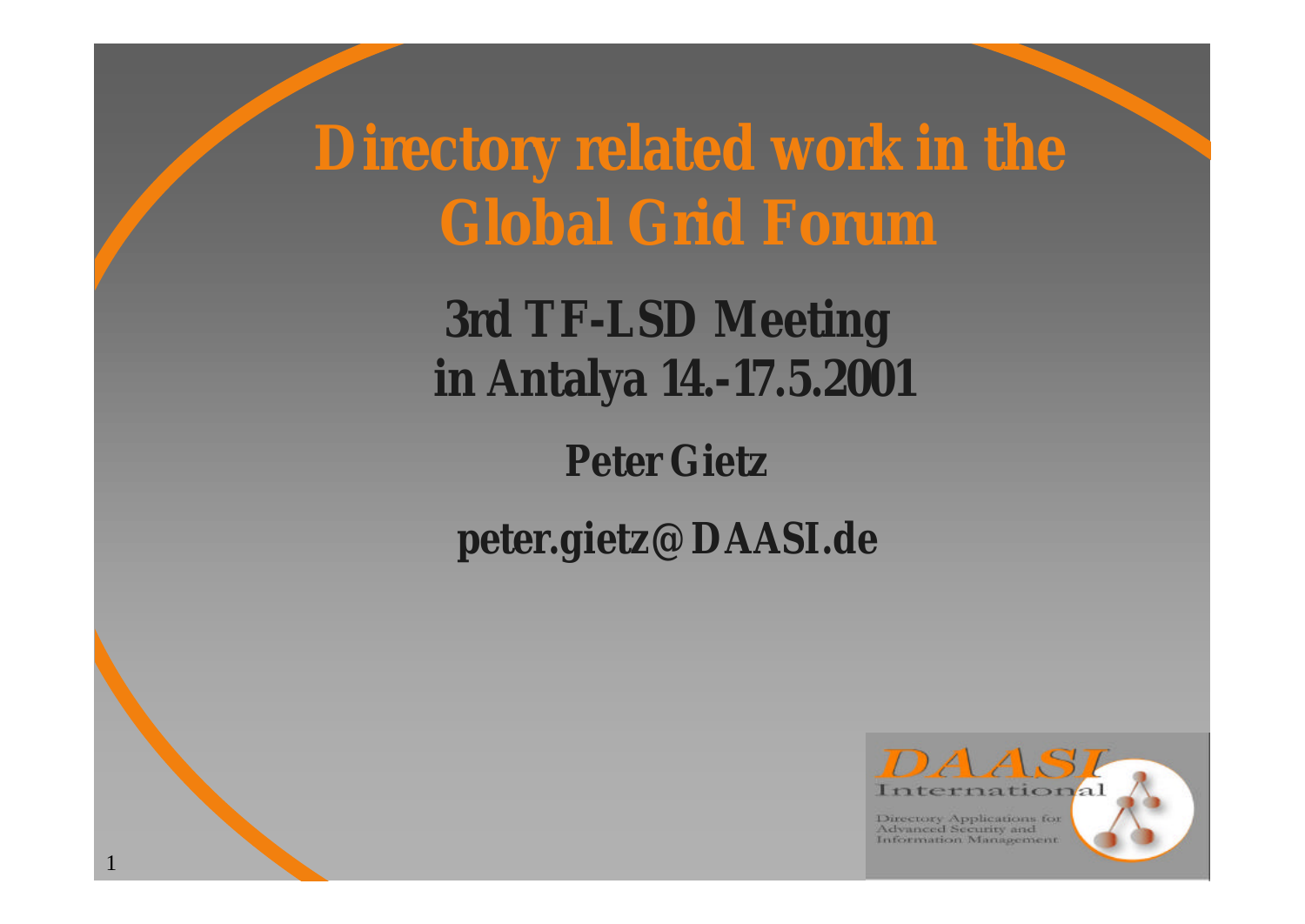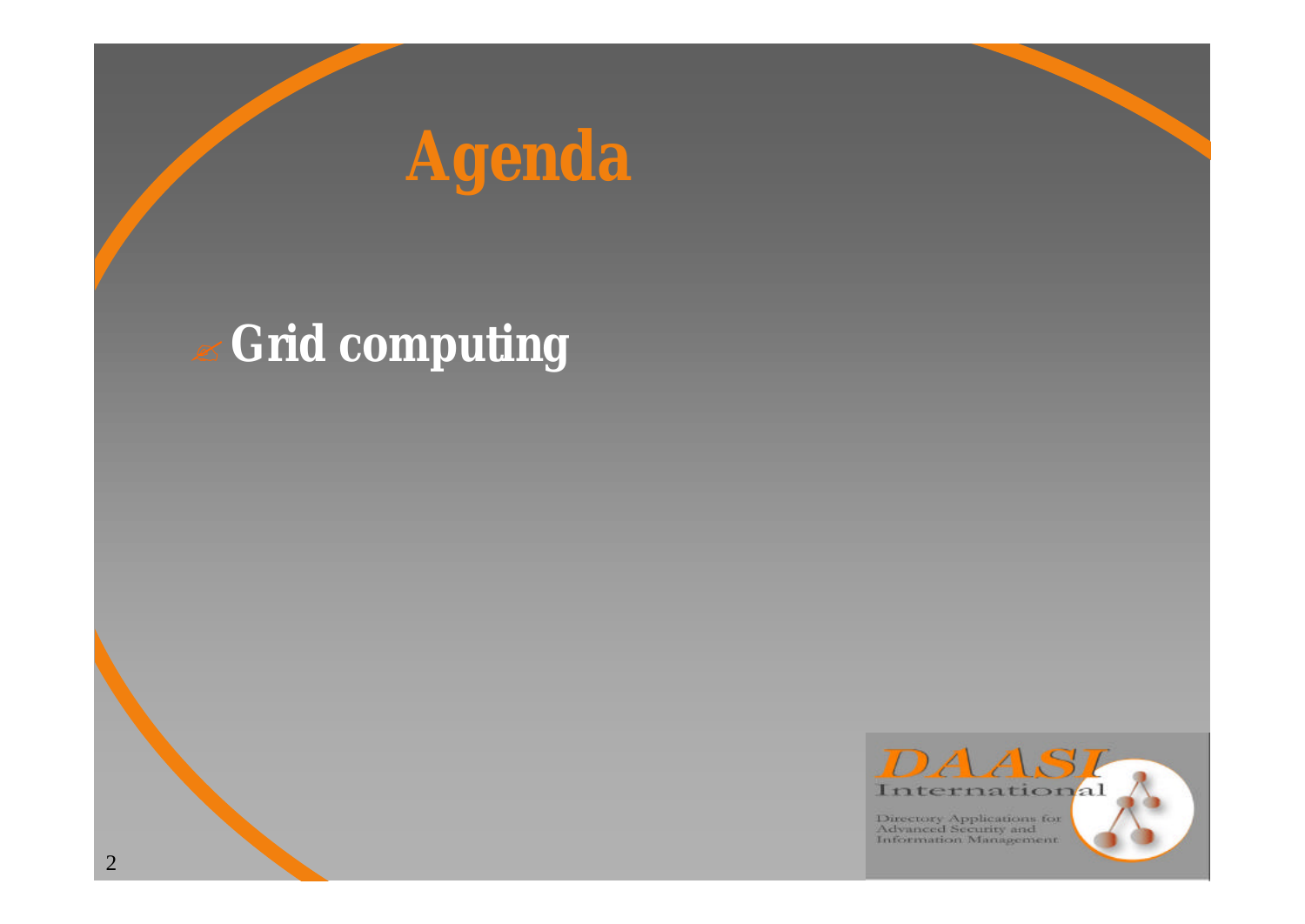# **What is the Grid?**

*"The Grid is a consistent and standardized environment for collaborative, distributed problem solving that requires high performance computing on massive amounts of data that are stored, and/or generated at high data rates using widely*  distributed, heterogeneous resources ,,

*"The Grid is an inherently layered architecture that provides for common services and a diversity of middleware that supports building distributed, large-scale, and high performance applications and problem solving systems. "*

**(W.E. Johnston as quoted by Ian Foster)**

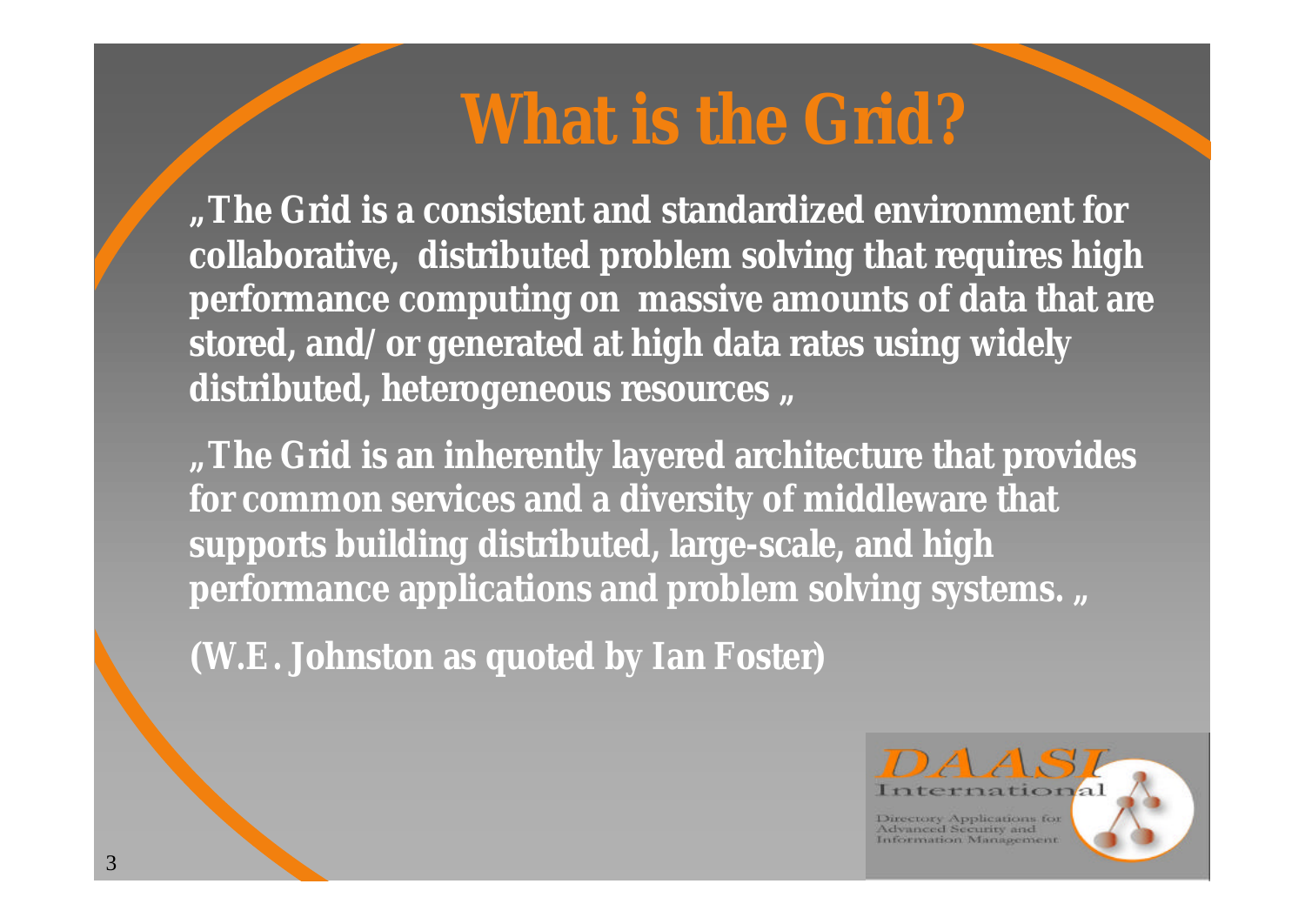# **What is new?**

? **Metacomputing or massive parallel computing exists for a long time** ? **New is the concept of middleware as a standardized interface** ? **GGF attempts to define standards in an IETF-like fation**

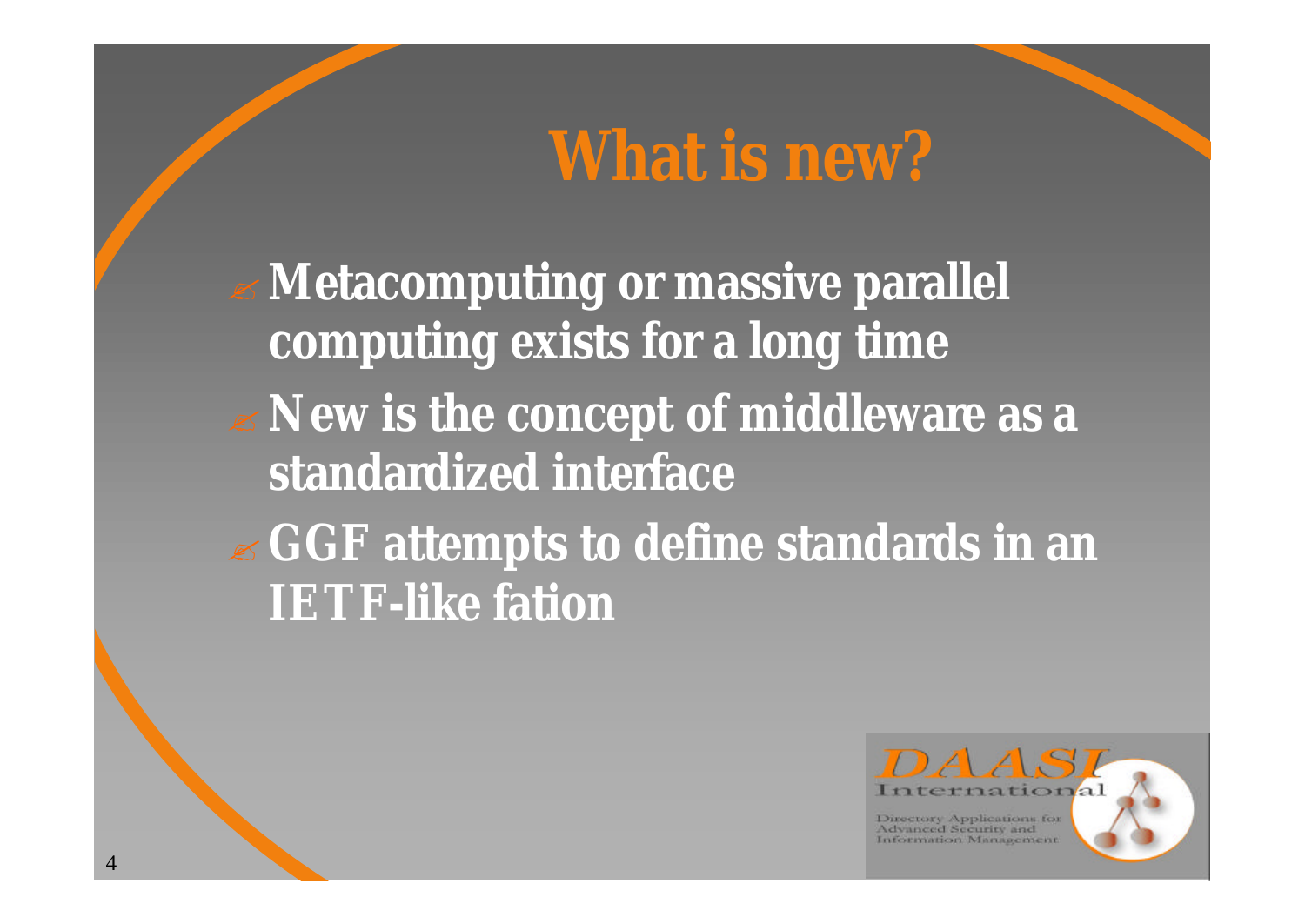# **Directory related work in GGF**

? **Most WGs use directories as base technology in the frame of the Globus toolkit for distributed information**

- ? **Two WGs are most related with TF-LSD work:**
	- **Grid Information Service WG (GIS)**
	- **Security WG**

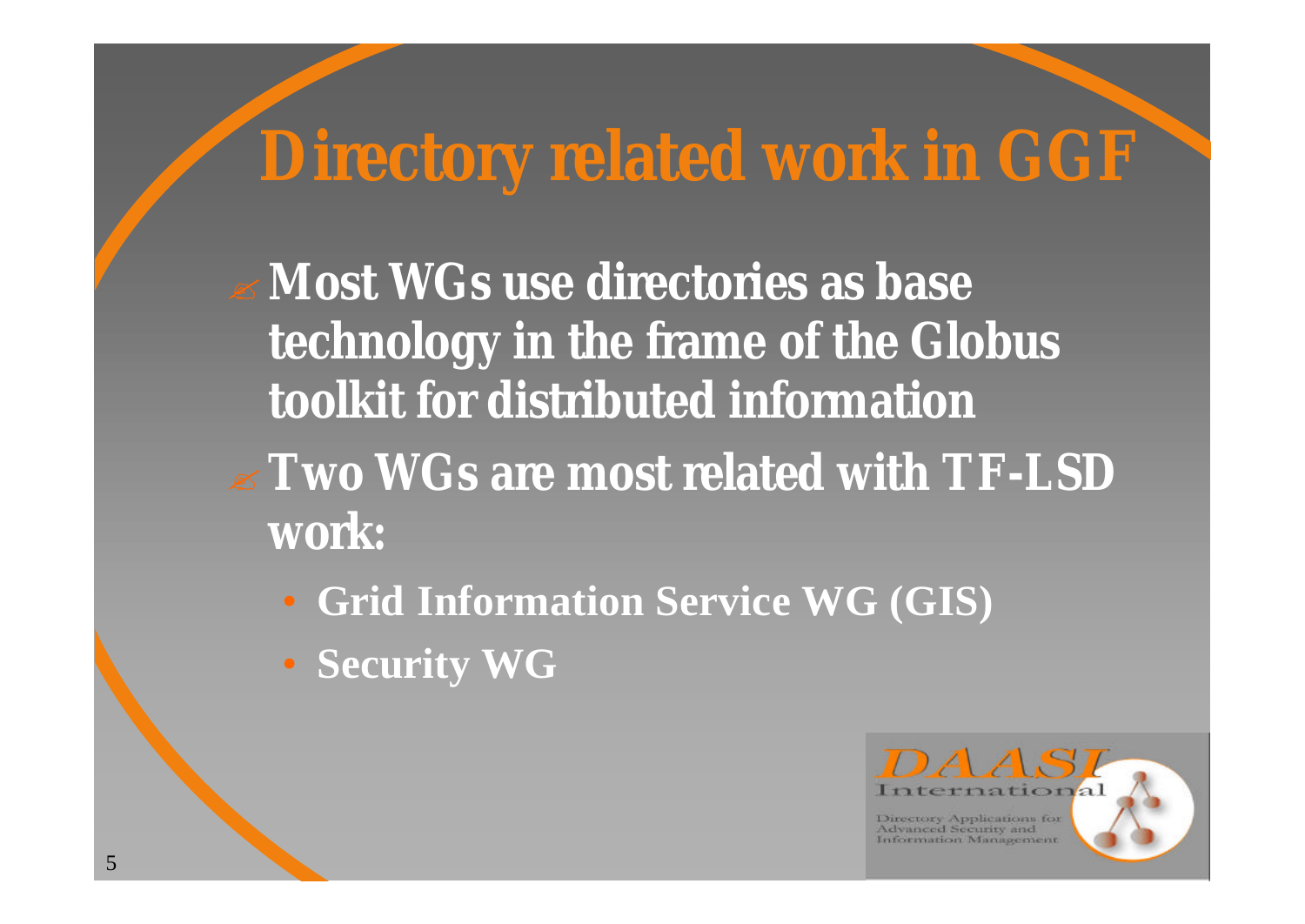# **GIS WG Charter**

#### ? **http://www.unix.mcs.anl.gov/gridforum/gis/**

- ? **Identify requirements for interoperable models and mechanisms for the information services necessary for doing grid-based computing:**
	- **definition of meta-models to allow the creation of inter changeable schemas**
	- **definition of formalisms to describe such schemas uniformly by the various WGs**
	- **definition of a mechanism to access information that is stored in the schema**
	- **educational outreach**
	- **verification of the feasibility of the models**

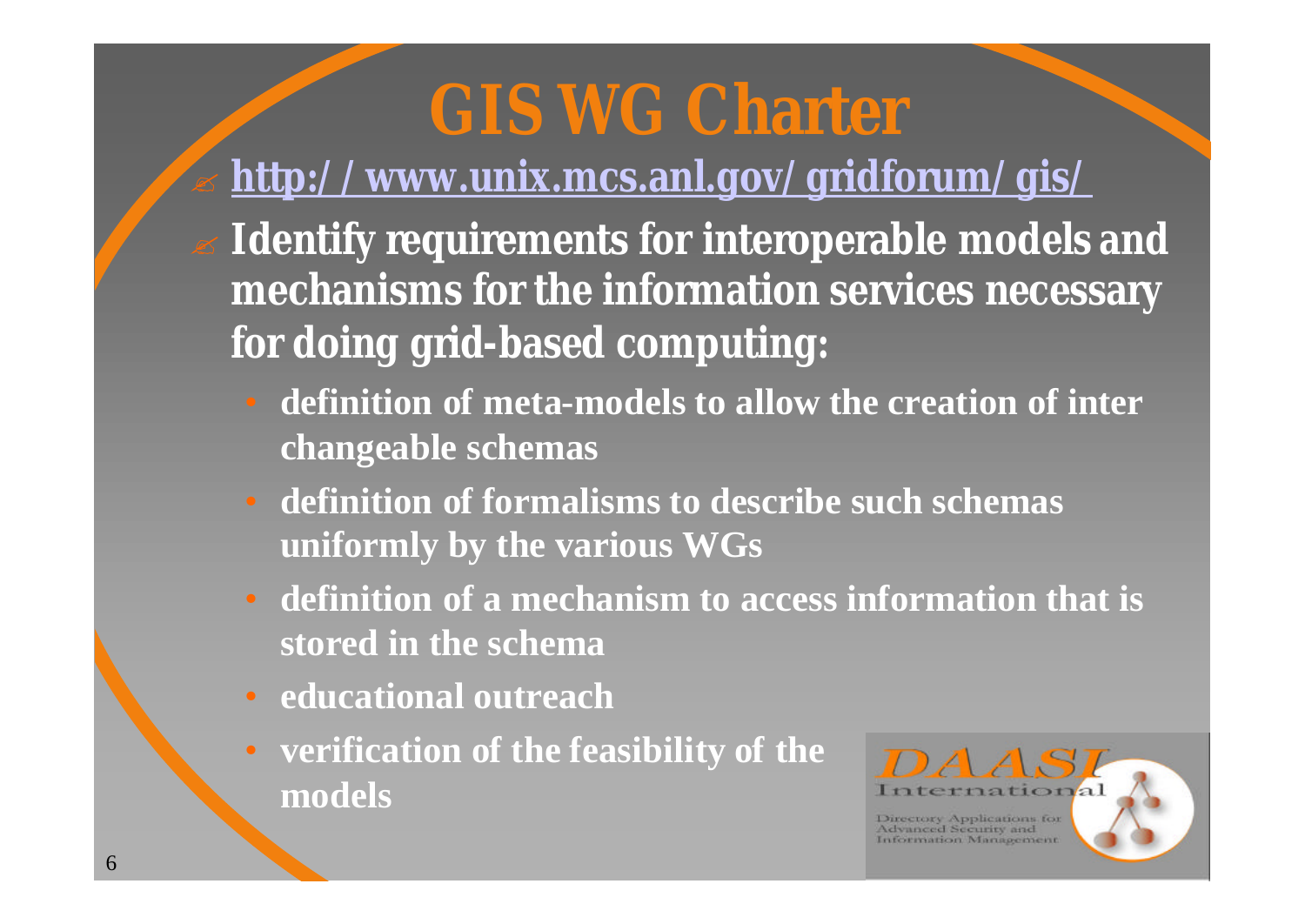# **GIS WG Documents**

### ? **GOSv2: Defining Schemas for the Grid Information Service**

- **defines formal syntax for the definition of objects that form the core of the GIS**
- **builds on the syntax developed as part of the Globus Metacomputing Directory Service**
- **roots in LDAP terminology**
- **http://www-unix.mcs.anl.gov/gridforum/gis/ reports/gos-v2/gos-v2.pdf**

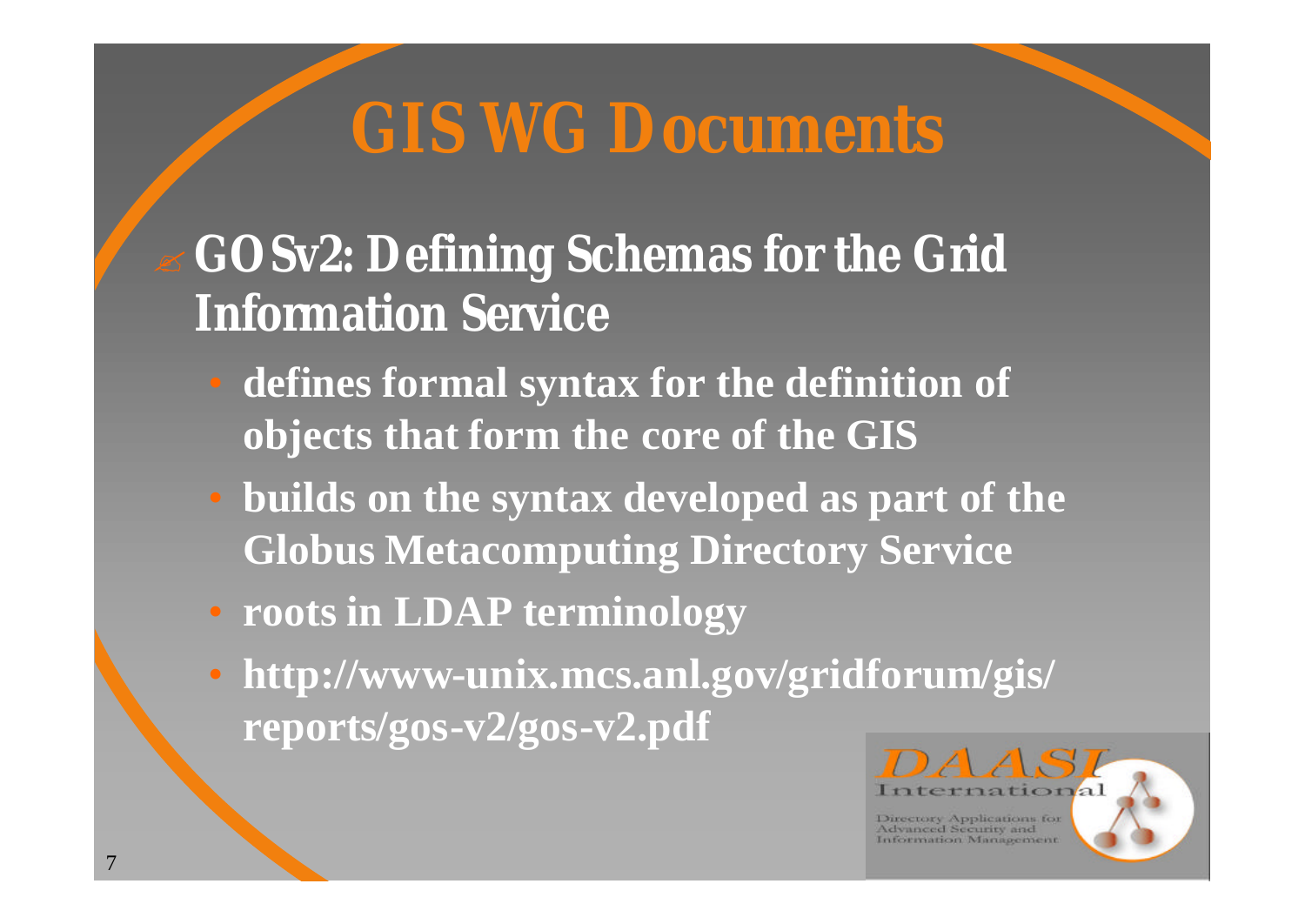# **GIS WG Documents**

- ? **Representing People for the GIS**
	- **people objectclass definition**
	- **Based on InetPerson**
	- **To enable a single identity across all Grid com-ponents**
	- **provide support for authentication mecha-nisms (password, certificate)**
	- **Not yet finished**
	- **Defines:**
		- **GridPerson,**
		- **GridResourceAdministrator**
		- **MDSAdministrator**
	- **http://www-unix.mcs.anl.gov/gridforum/gis/ reports/people/people.pdf**

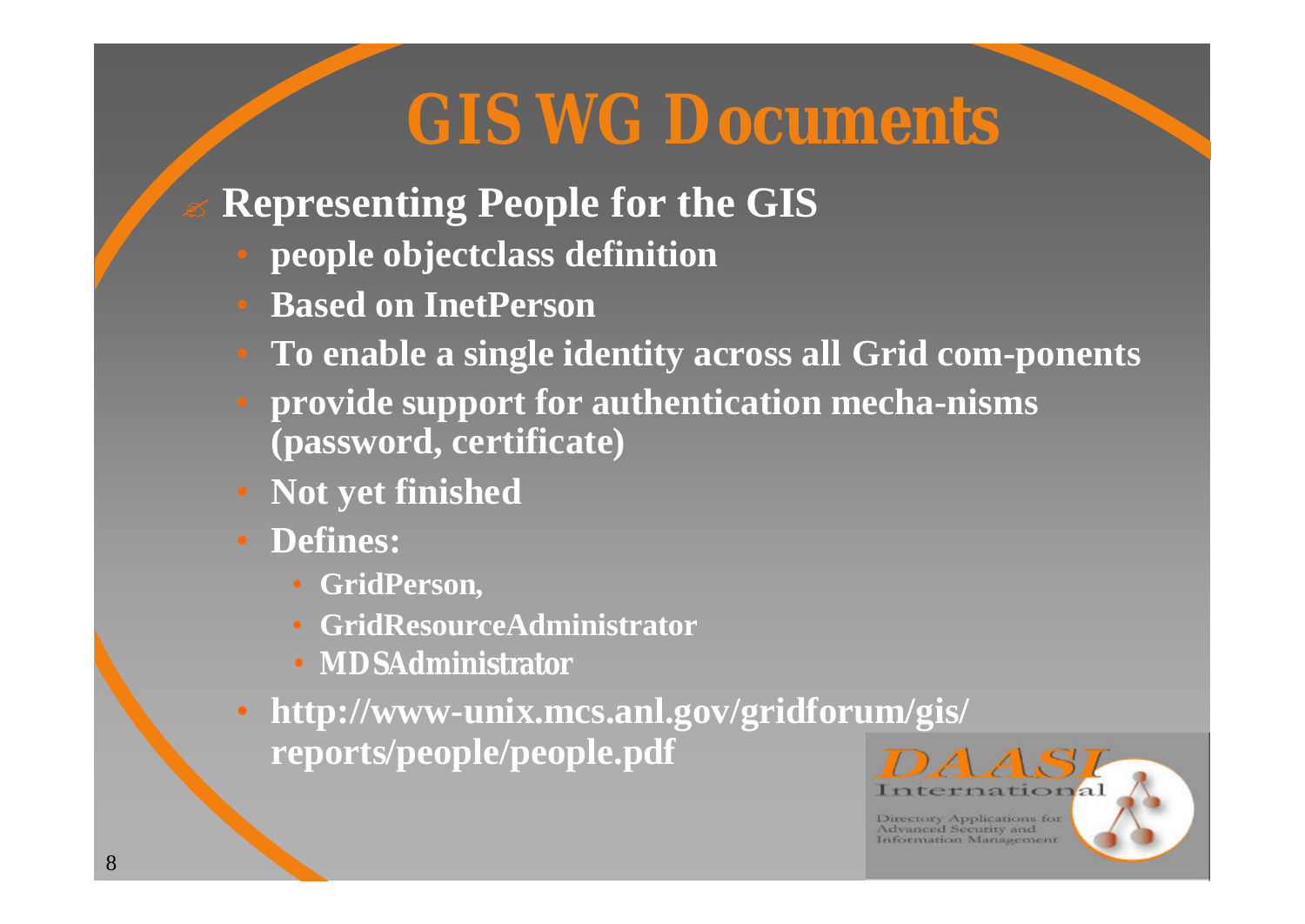# **Security WG Charter**

### ? **Mission:**

- **Support the creation of secure Grid environments**
- **Enable cooperation among secure Grid environments**
- **Enable collaboration between end-users and Grid sites through the use of secure methods**
- ? **Two Activities**
	- **Grid Security Infrastructure (GSI)**
	- Grid Certificate Policy Design **DA**

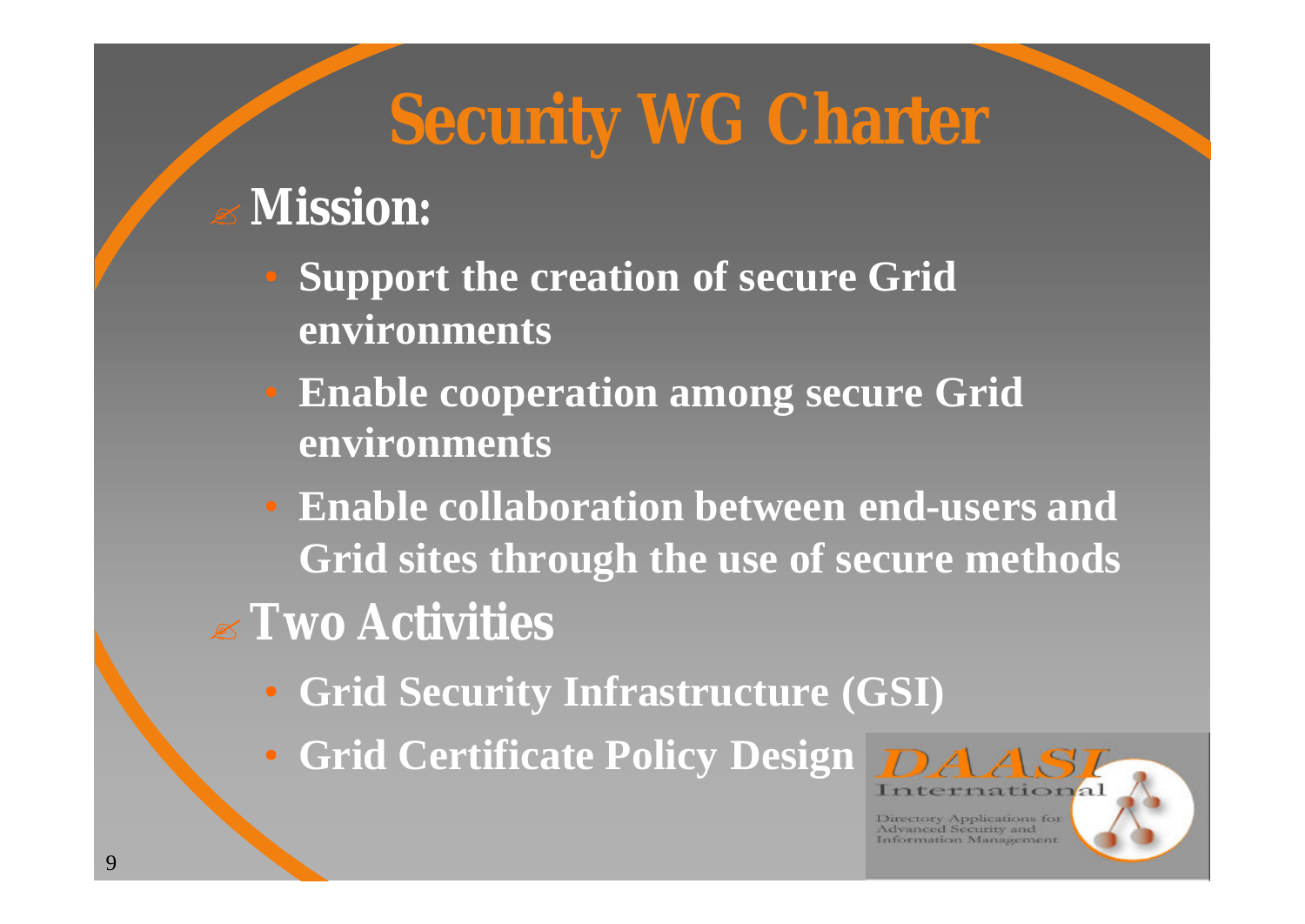# **Grid Security Infrastructure**

? **Based on existing standards** ? **Needs to extent these due to special Grid needs:**

- *Single sign on*
- *Delegation of trust*
- *Integration with various local security solutions*
- *User-based trust relationships*
- *Flexible message protection*

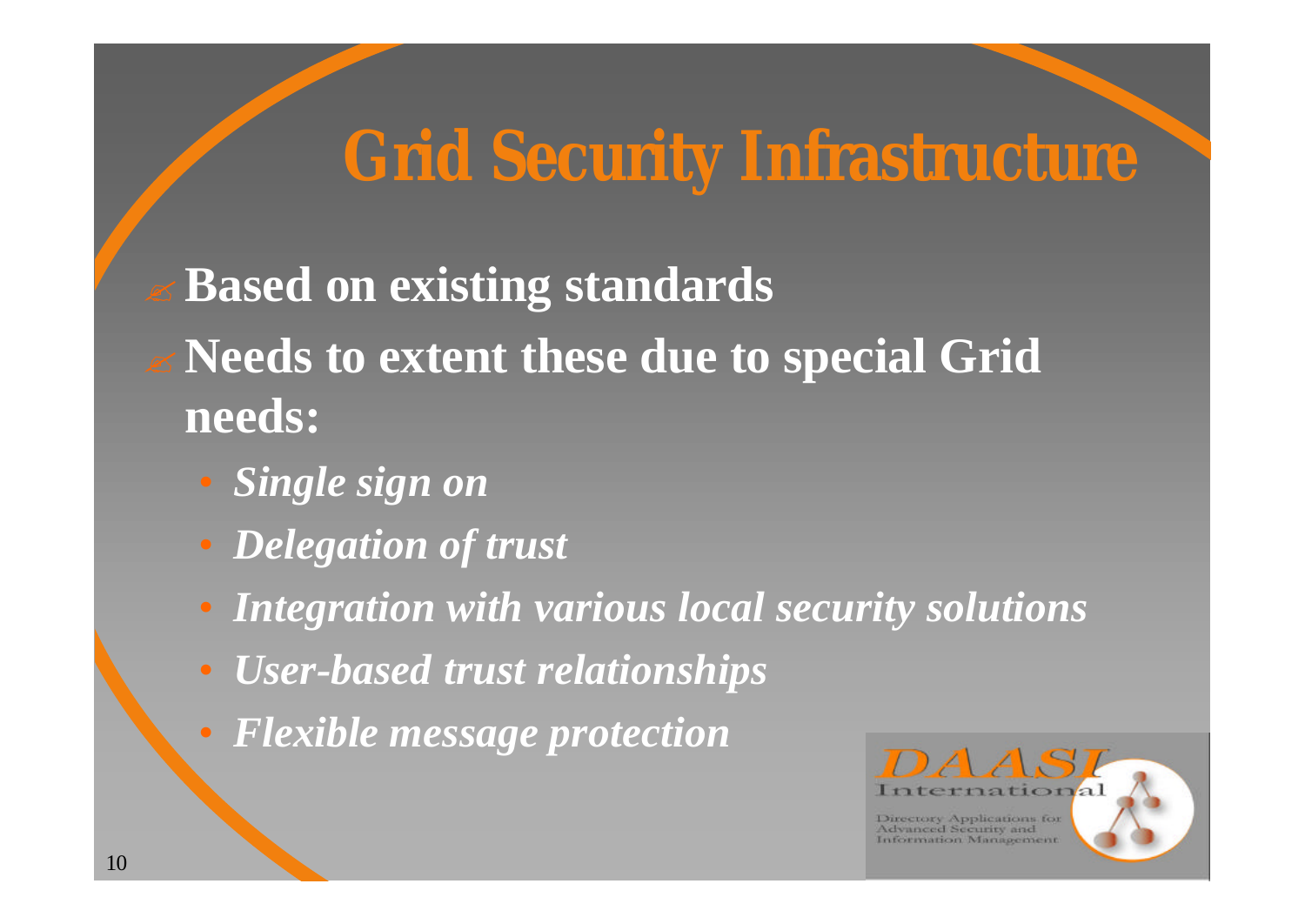### **GIS Documents**

? *Internet X.509 Public Key Infrastructure Impersonation Certificate Profile*

- **Future term: "proxy certificate"**
- *Delegation of trust*
- *Similiar usage than Attribute certificate*

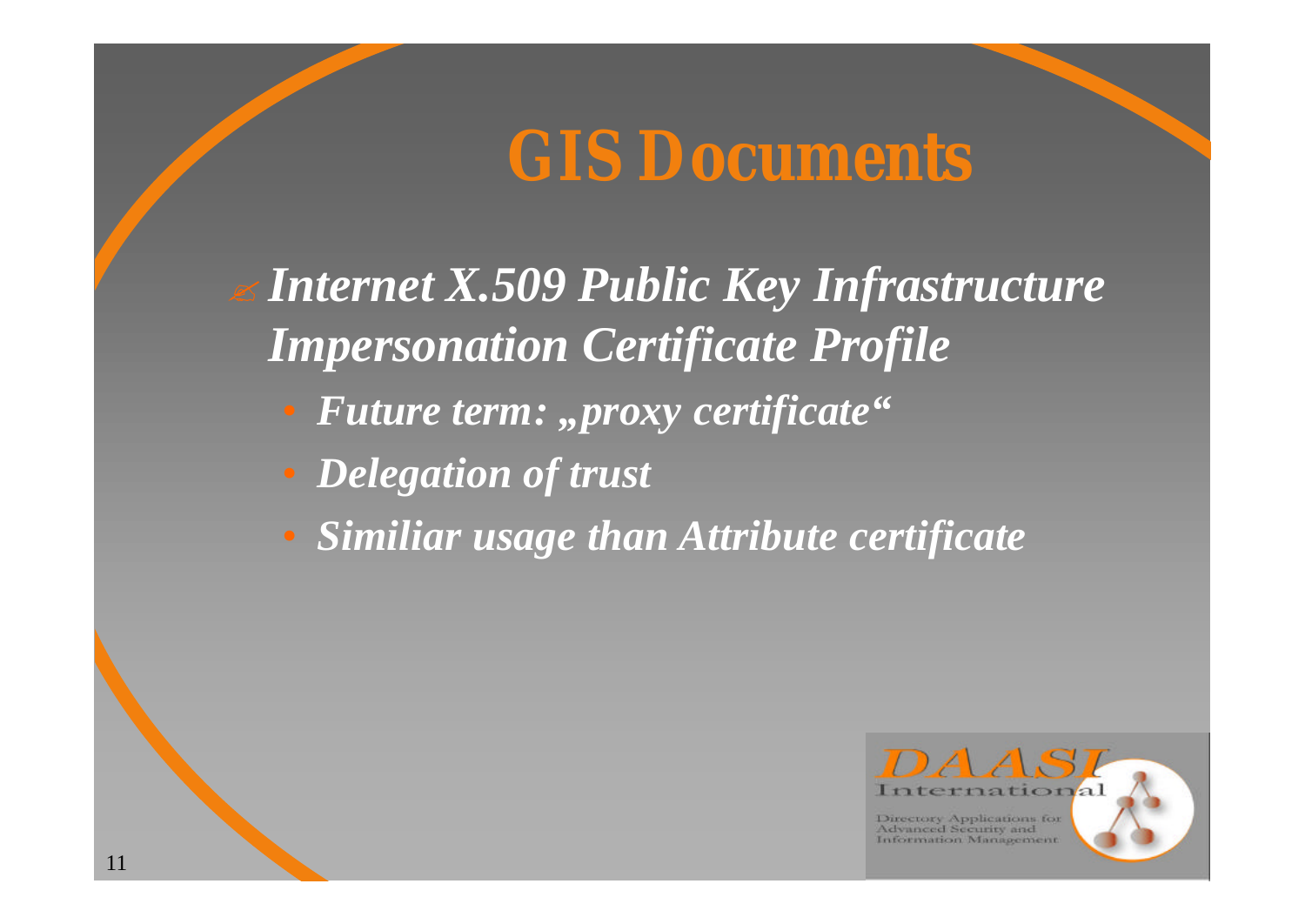# **GGF Certificate Policy Activity**

#### ? **Mission:**

- **Develop an identity Certificate Policy for the Global Grid community.**
- **The CP will reduce the cost and time needed to build a Grid PKI and increase policy and technical interoperability in the Global Grid community.**
- ? **Goals:**
	- **1. Define a certificate policy based on the global grid community's identity requirements. This certificate policy may require support for multiple assurance levels.**
	- **2. Collaborate with related efforts such as Internet2, DFN, etc.**
	- **3. Have the GGF Identity CP accepted and used by the grid community**

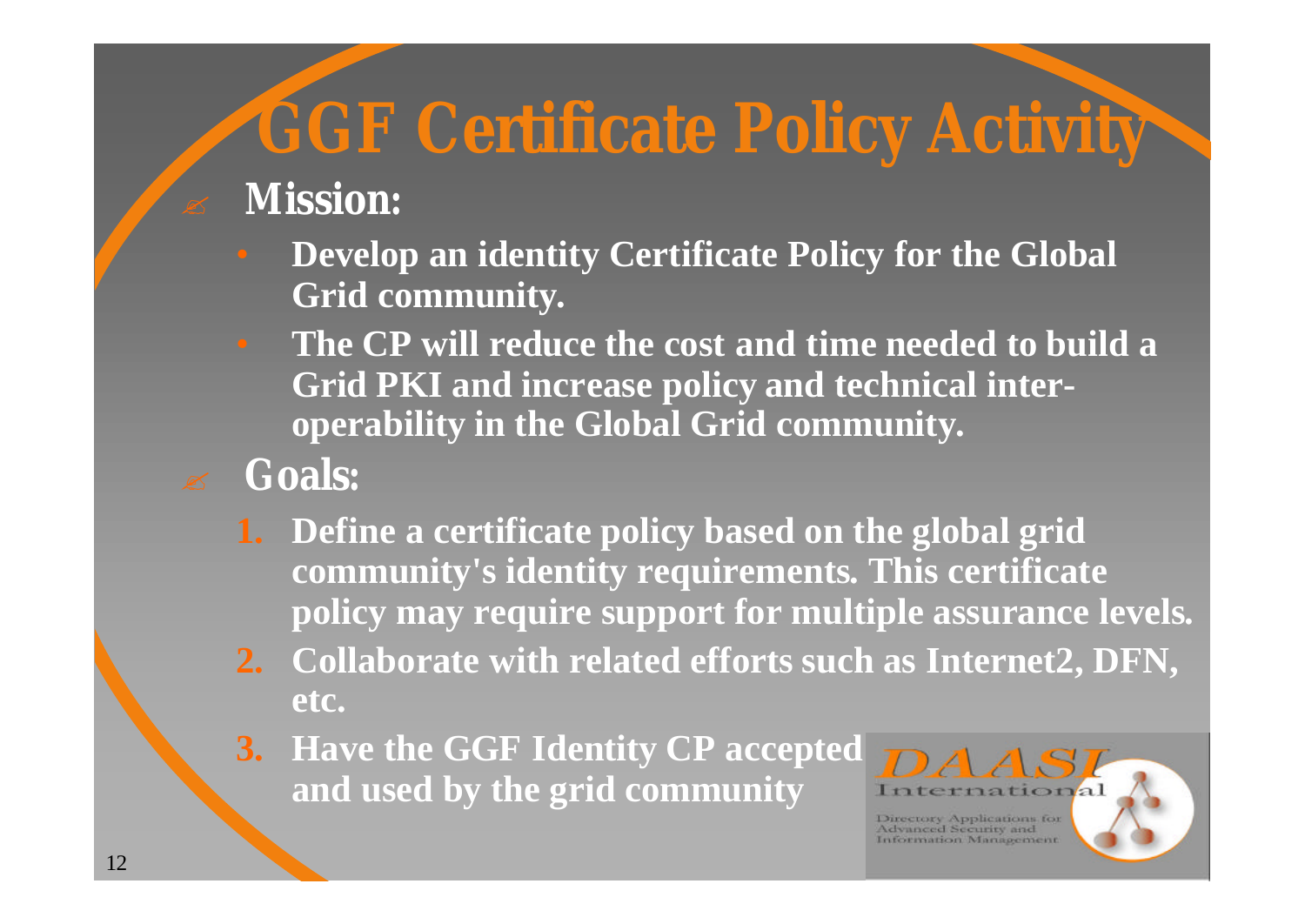## **TF-LSD and GGF**

? **Different heritage** ? **Different communities** ? **Many common interests** ? **Grid people showed interest in cooperation** ? **GGF is open to people who want to get involved**